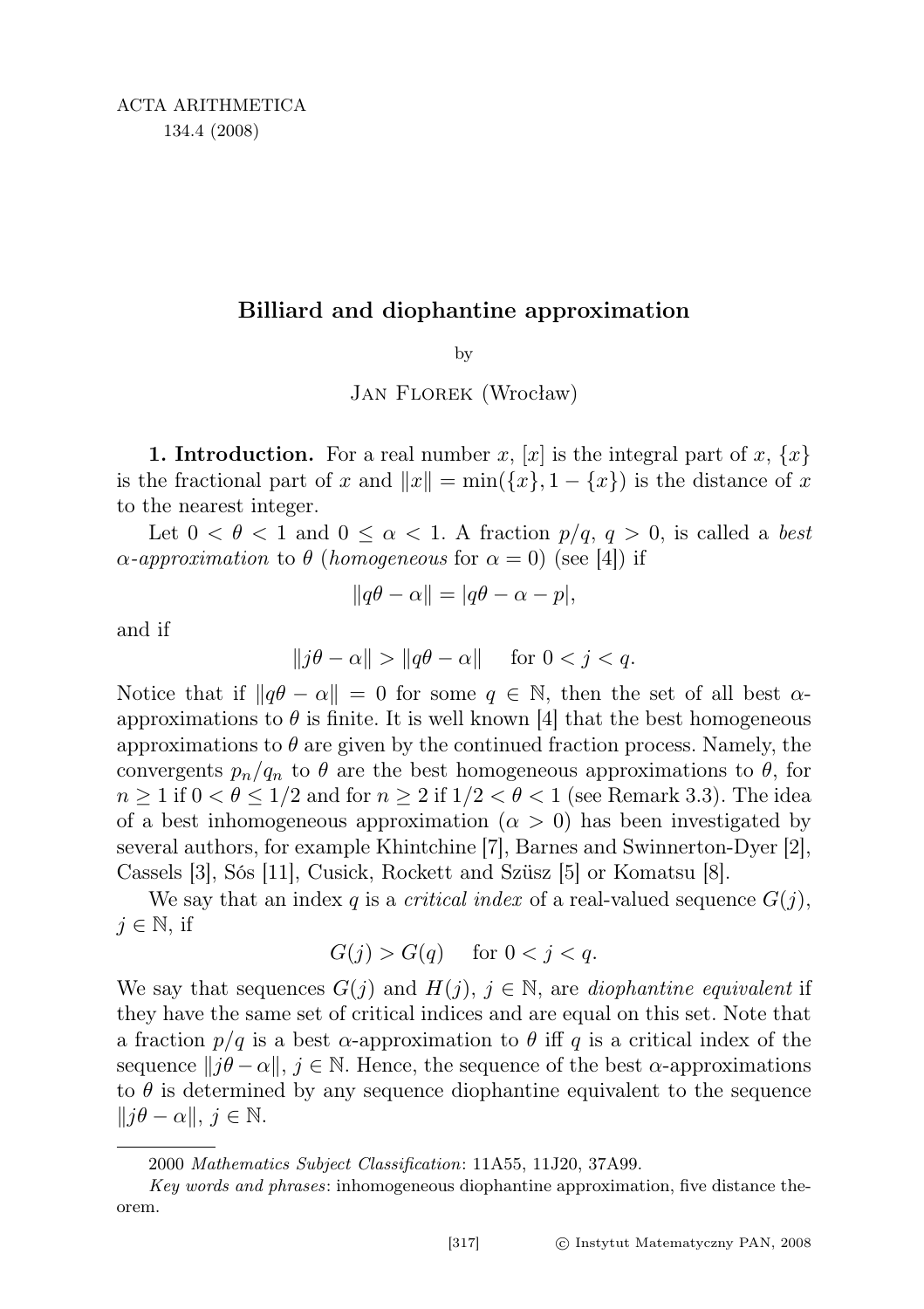318 J. Florek

A  $(\theta, \alpha)$ -billiard sequence (homogeneous for  $\alpha = 0$ ) is a sequence  $F(j) \in$  $[0, 1), j \in \mathbb{N}$ , which satisfies the following conditions:

$$
F(1) = \alpha/2,
$$
  
\n
$$
F(j) + F(j+1) = \theta \text{ or } 1 + \theta \quad \text{for } j \text{ odd},
$$
  
\n
$$
F(j) + F(j+1) = 1 \text{ or } 0 \quad \text{for } j \text{ even}.
$$

Note that if  $\alpha$  and  $\theta$  are rational, then  $F(j)$  is a periodic sequence. We consider a billiard table rectangle with the bottom left vertex labelled  $v_0$ , and the others, in a clockwise direction,  $v_1$ ,  $v_2$  and  $v_3$ . The distance from  $v_0$ to  $v_1$  is  $\theta/2$ . We describe the position of points on the perimeter by their distance around the perimeter measured in a clockwise direction from  $v_0$ , so that  $v_1$  is at position  $\theta/2$ ,  $v_2$  at  $1/2$  and  $v_3$  at  $(\theta+1)/2$ . If a billiard ball is sent out from position  $F(1) = \alpha/2$  at an angle of  $\pi/4$ , then the ball will rebound against the sides of the rectangle consecutively at points  $F(2), F(3), \ldots$ .

Let  $F(j), j \in \mathbb{N}$ , be a  $(\theta, \alpha)$ -billiard sequence. We define the following sequences:

$$
A(j) = \begin{cases} \min\{\|F(j) - v_i\| : 0 \le i \le 3\} & \text{for } j > 1, \\ \min\{\|F(j) - v_i\| : i = 1, 3\} & \text{for } j = 1, \end{cases}
$$
\n
$$
B(j) = \min\{\|F(j) - v_i\| : 1 \le i \le 3\}, \quad j \in \mathbb{N},
$$
\n
$$
C(j) = \min\{\|F(k) - F(l)\| : 1 \le k < l \le j + 1\}, \quad j \in \mathbb{N}.
$$

Since  $||x - y|| = \min({x - y}, 1 - {x - y})$  is the shortest perimeter distance between  $x, y \in [0, 1)$ , the value  $A(j), j > 1$ , is the distance between the rebound  $F(j)$  and the set of vertices of the rectangle, and  $C(j)$  is the minimal distance between any two rebounds  $F(k)$  and  $F(l)$  for  $1 \leq k \leq l \leq j+1$ .

In Theorem 3.1(1) we prove that  $||j\theta - \alpha|| = ||F(j) - F(j + 1)||$  for  $j \in \mathbb{N}$ . The main aim of this paper is to prove Theorem 3.2: the sequences  $||j\theta-\alpha||$ , 2A(j) are diophantine equivalent, and so too are the sequences  $C(j)$ ,  $\min(2A(j), ||F(j + 1) - F(1)||)$ . In the homogeneous case all the above sequences are diophantine equivalent to the sequence  $2B(j), j \in \mathbb{N}$ .

In Theorem 3.3 we prove that if  $p/q$ ,  $q > 1$ , is a best  $\alpha$ -approximation to  $\theta$ , then the numbers  $(-1)^p$ ,  $(-1)^q$  determine the unique vertex  $v(q)$  such that  $\|\hat{q}\theta - \alpha\| = 2\|F(q) - v(q)\|$ . In Corollaries 3.2 and 3.3 we consider the homogeneous case: if  $p_n/q_n$  and  $a_n, n \in \mathbb{N}$ , are the sequences of convergents and partial quotients to  $\theta < 1/2$ , then the sequences  $v(q_n)$  and  $sgn(F(q_n) - v(q_n))$  are determined by the sequence  $(-1)^{a_n}$ ,  $n \in \mathbb{N}$ . On the other hand,

$$
a_n = \left[\frac{\|q_{n-1}\theta\|}{\|q_n\theta\|}\right] = \left[\frac{\|F(q_{n-1}) - v(q_{n-1})\|}{\|F(q_n) - v(q_n)\|}\right] \quad \text{for } n > 1.
$$

The following theorem is known as the *Steinhaus conjecture* or the *three*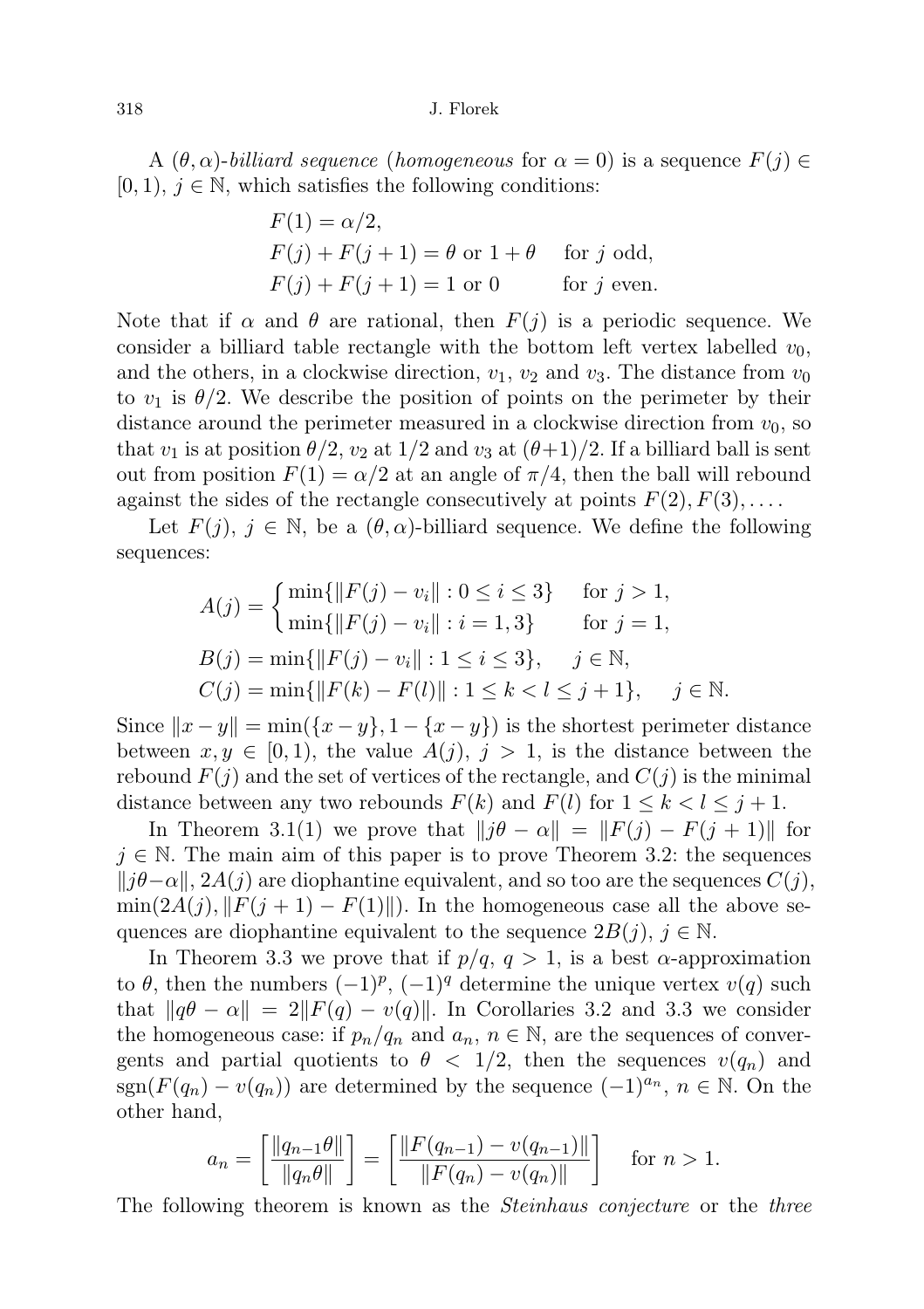distance theorem: there are at most three lengths when the unit circle is partitioned by the points  $\{j\theta\}$  for  $1 \leq j \leq n$ . This theorem was first proved by Sós [11], [12] and then by Świerczkowski [14] and Surányi [13] (see also [1]). Surányi formulates this result in terms of n-Farey points. Ravenstein [10] gives solutions in terms of "best" and "second best" rational approximations to  $\theta$ . Geelen and Simpson [6] prove the following five distance theorem: there are at most five lengths when the unit circle is partitioned by the points  $\{j\theta\}$ and  ${j\theta + \beta}$  for  $0 \leq j \leq n$ .

In Theorem 2.1 we give an explicit formula for a  $(\theta, \alpha)$ -billiard sequence. It follows that the five (three) distance theorem is equivalent to the following: there are at most five lengths (three if  $F(1) = 0$ ) when the perimeter of the rectangle is partitioned by a finite sequence of successive rebounds of a billiard ball.

2. Billiard and the five distance theorem. For real numbers  $x, y$  we write

 $x \equiv y$  iff  $x - y$  is an integral number.

THEOREM 2.1. Let  $0 < \theta < 1$  and  $0 \leq \alpha < 1$ . A sequence  $F(j) \in [0, 1)$ ,  $j \in \mathbb{N}$ , is a  $(\theta, \alpha)$ -billiard sequence iff it satisfies the following conditions:

$$
F(2n) = \{n\theta - \alpha/2\} \quad \text{for } n \in \mathbb{N},
$$
  
 
$$
F(2n+1) = \{-n\theta + \alpha/2\} \quad \text{for } n \in \mathbb{N} \cup \{0\}.
$$

Proof. If the above equalities are satisfied, then

$$
F(2n - 1) + F(2n) \equiv -(n - 1)\theta + \alpha/2 + n\theta - \alpha/2 = \theta,
$$
  
 
$$
F(2n) + F(2n + 1) \equiv n\theta - \alpha/2 - n\theta + \alpha/2 = 0.
$$

Since  $0 \le F(2n-1) + F(2n) < 2$ , we get  $F(2n-1) + F(2n) = \theta$  or  $1 + \theta$ . Since  $0 \leq F(2n) + F(2n+1) < 2$ , we get  $F(2n) + F(2n+1) = 0$  or 1.

Conversely, we prove, by induction, that the  $(\theta, \alpha)$ -billiard sequence satisfies the condition of Theorem 2.1:

$$
F(2n) \equiv -F(2n-1) + \theta \equiv (n-1)\theta - \alpha/2 + \theta = n\theta - \alpha/2,
$$
  
 
$$
F(2n+1) \equiv -F(2n) \equiv -n\theta + \alpha/2.
$$

This theorem shows that the set of values of a  $(\theta, \alpha)$ -billiard sequence is the union of two sets of points placed consecutively around the circle an angle  $\theta$  apart in two opposite directions. Hence the five (three) distance theorem is equivalent to the following corollary:

COROLLARY 2.1. There are at most five lengths (three if  $F(1) = 0$ ) when the perimeter of the rectangle is partitioned by a finite sequence of successive rebounds of a billiard ball. Here "length" means the distance around the perimeter between adjacent rebound points.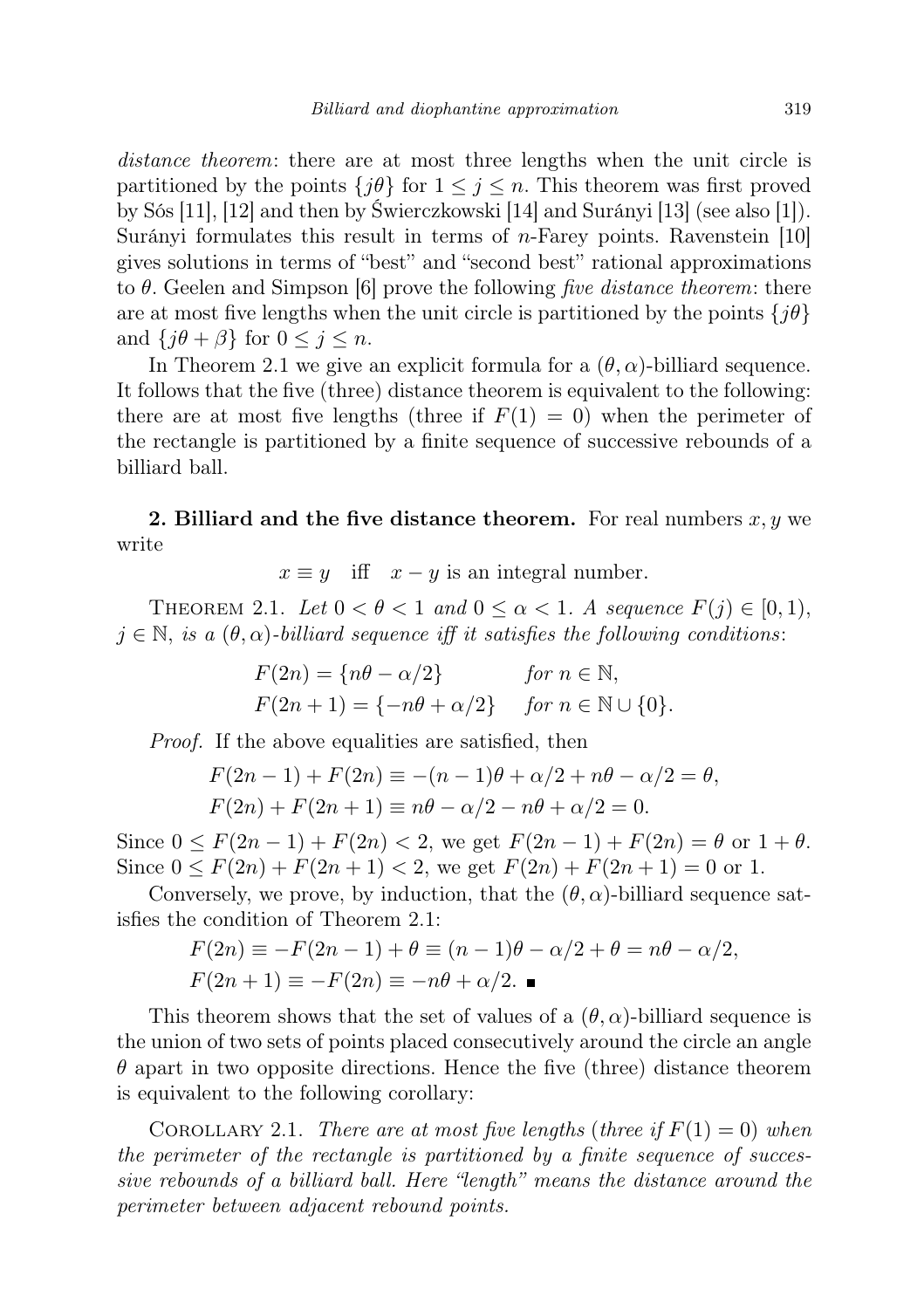## 320 J. Florek

For a family  $\mathcal L$  of sets, a member  $S \in \mathcal L$  is defined to be a *minimal* set if it does not contain any other member of  $\mathcal{L}$ .

COROLLARY 2.2. The trajectory obtained by a finite sequence of successive rebounds of a billiard ball "draws" at most 15 incongruent and minimal rectangles: 5 squares and  $\binom{5}{2}$  $_{2}^{5}$ ) non-square rectangles (at most  $3 + {3 \choose 2}$  $\binom{3}{2} = 6$  if  $F(1) = 0$ .

Remark 2.1. Consider a general case, when the initial angle of the ball's motion is not  $\pi/4$ . By a linear transformation L (compressing or stretching) we can change the billiard table rectangle, so that the general case is transformed to the  $\pi/4$  case of Corollary 2.2. Any square which appears in Corollary 2.2 is transformed by  $L^{-1}$  into a rhombus. By analogy, any pair of rectangles with the perpendicular sides of the same length is transformed into a pair of parallelograms which are mirror images of each other. Thus we get at most 25 incongruent and minimal parallelograms: 5 rhombi and 10 pairs of parallelograms which are mirror images of each other. There are also at most 5 incongruent triangles adjacent to the perimeter in the  $\pi/4$ case and 10 in the general case.

3. Billiard and the best approximations. Let  $0 < \theta < 1$ ,  $0 \le \alpha < 1$ , let  $F(j)$  be the  $(\theta, \alpha)$ -billiard sequence, and let  $A(j), B(j), C(j), j \in \mathbb{N}$ , be the sequences defined in the Introduction.

LEMMA 3.1. For a real number  $x$ ,

$$
||x|| = \min(2||\frac{1}{2}x||, 2||\frac{1}{2}(x-1)||).
$$

*Proof.* If  $2n < x < 2n + 1$ ,  $n \in \mathbb{Z}$ , then

 ${x} = x - 2n = 2 \left\| \frac{1}{2} \right\|$  $\frac{1}{2}x \parallel$  and  $\{-x\} = 2n - (x - 1) = 2\left\|\frac{1}{2}\right\|$  $\frac{1}{2}(x-1)$ ||. If  $2n - 1 < x < 2n$ ,  $n \in \mathbb{Z}$ , then

 ${x} = x + 1 - 2n = 2 \left\| \frac{1}{2} \right\|$  $\frac{1}{2}(x+1)$  and  $\{-x\} = 2n - x = 2\left\|\frac{1}{2}\right\|$  $rac{1}{2}x$ .

Hence

$$
||x|| = \min(\{x\}, \{-x\}) = \min(2||\frac{1}{2}x||, 2||\frac{1}{2}(x-1)||).
$$

Notice that  $||x|| = ||y||$  iff  $x \equiv y$  or  $x \equiv -y$ .

THEOREM 3.1.

(1) 
$$
||j\theta - \alpha|| = ||F(j) - F(j+1)||
$$
.  
\n(2)  $||j\theta - \alpha|| = \begin{cases} \min(2||F(j) - \frac{1}{2}\theta||, 2||F(j) - \frac{1}{2}(1+\theta)||) & \text{for } j \text{ odd,} \\ \min(2||F(j)||, 2||F(j) - \frac{1}{2}||) & \text{for } j \text{ even.} \end{cases}$ 

Proof. By Theorem 2.1 we have the following equalities:  $F(2n + 1) - F(2n + 2) \equiv -n\theta + \alpha/2 - [(n + 1)\theta - \alpha/2] = -(2n + 1)\theta + \alpha,$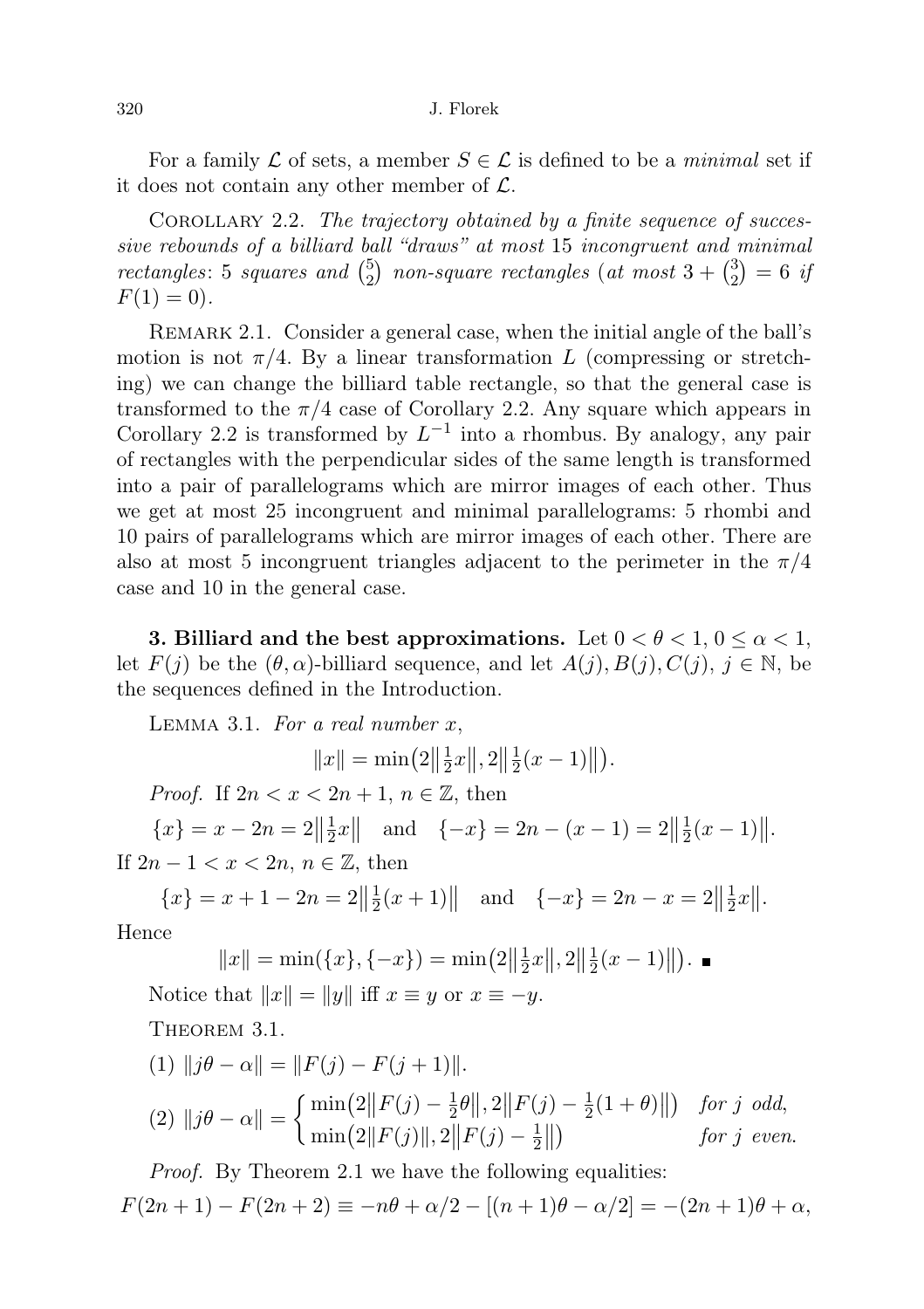$F(2n) - F(2n+1) \equiv n\theta - \alpha/2 - (-n\theta + \alpha/2) = 2n\theta - \alpha.$ 

Hence (1) follows.

Theorem 2.1 also yields the following equalities:

 $2F(2n+1) - \theta \equiv -(2n+1)\theta + \alpha$ ,  $2F(2n) \equiv 2n\theta - \alpha$ .

Hence by Lemma 3.1 we obtain  $(2)$ .

LEMMA 3.2. Sequences  $G(j)$  and  $H(j)$ ,  $j \in \mathbb{N}$ , are diophantine equivalent iff for every  $j \in \mathbb{N}$  there exist  $j_1, j_2 \leq j$  such that

 $G(j_1) \leq H(j)$  and  $H(j_2) \leq G(j)$ .

*Proof.* Assume that  $G(j)$  and  $H(j)$ ,  $j \in \mathbb{N}$ , are diophantine equivalent. If j is not a critical index, then there exists a critical index  $q < j$  such that  $H(q) = G(q) \le \min\{H(j), G(j)\}\$ . If j is a critical index then both inequalities are satisfied with  $j_1 = j_2 = j$ .

Now we prove the converse. Let q be a critical index for the sequence  $G(j)$ . Since  $G(j_1) \le H(j_2) \le G(q)$  for some  $1 \le j_1 \le j_2 \le q$ , we have  $j_1 = j_2 = q$ and  $H(q) = G(q)$ . If q is not a critical index for the sequence  $H(j)$ , then we obtain the contradiction  $G(i_1) \leq H(i_2) \leq H(q) = G(q)$  for some  $1 \leq i_1 \leq j_2$  $i_2 < q$ . By analogy, if q is a critical index for  $H(j)$ , then  $H(q) = G(q)$  and q is a critical index for  $G(j)$ .

By the definition of a  $(\theta, \alpha)$ -billiard sequence we obtain the following:

REMARK 3.1. For  $i$  even,

 $F(j) - \frac{1}{2}$  $\frac{1}{2}\theta \equiv \frac{1}{2}$  $\frac{1}{2}\theta - F(j-1)$  and  $F(j) - \frac{1}{2}$  $\frac{1}{2}(\theta + 1) \equiv \frac{1}{2}$  $\frac{1}{2}(\theta + 1) - F(j - 1).$ For  $j > 1$  odd,

 $F(j) \equiv -F(j-1)$  and  $F(j) - \frac{1}{2} \equiv \frac{1}{2} - F(j-1)$ .

REMARK 3.2.

 $F(k) - F(l) \equiv \begin{cases} F(l-1) - F(k+1) & \text{for } 1 \leq k < l \text{ of different parity,} \\ F(l+1) - F(l+1) & \text{for } l \leq k < l \text{ of different parity,} \end{cases}$  $F(l + 1) - F(k + 1)$  for  $1 \leq k < l$  of the same parity. LEMMA 3.3. Let  $j \in \mathbb{N}$ .

(1) There exists 
$$
1 \le j_1 \le j
$$
 such that  
\n
$$
C(j) = \min(\|F(j_1 + 1) - F(j_1)\|, \|F(j_1 + 1) - F(1)\|).
$$

(2) If  $F(1) = 0$ , then there exists  $1 \leq j_2 \leq j$  such that  $C(j) = ||F(j_2 + 1) - F(j_2)||$  and  $||F(j_2)|| \neq 0$  for  $j_2 > 1$ .

Proof. By Remark 3.2 we have

$$
||F(k) - F(l)|| = \begin{cases} ||F(k + \frac{l-k+1}{2}) - F(l - \frac{l-k+1}{2})|| & \text{for } 0 < l - k \text{ odd,} \\ ||F(1) - F(l - k + 1)|| & \text{for } 0 < l - k \text{ even.} \end{cases}
$$
  
Hence (1) follows

Hence (1) follows.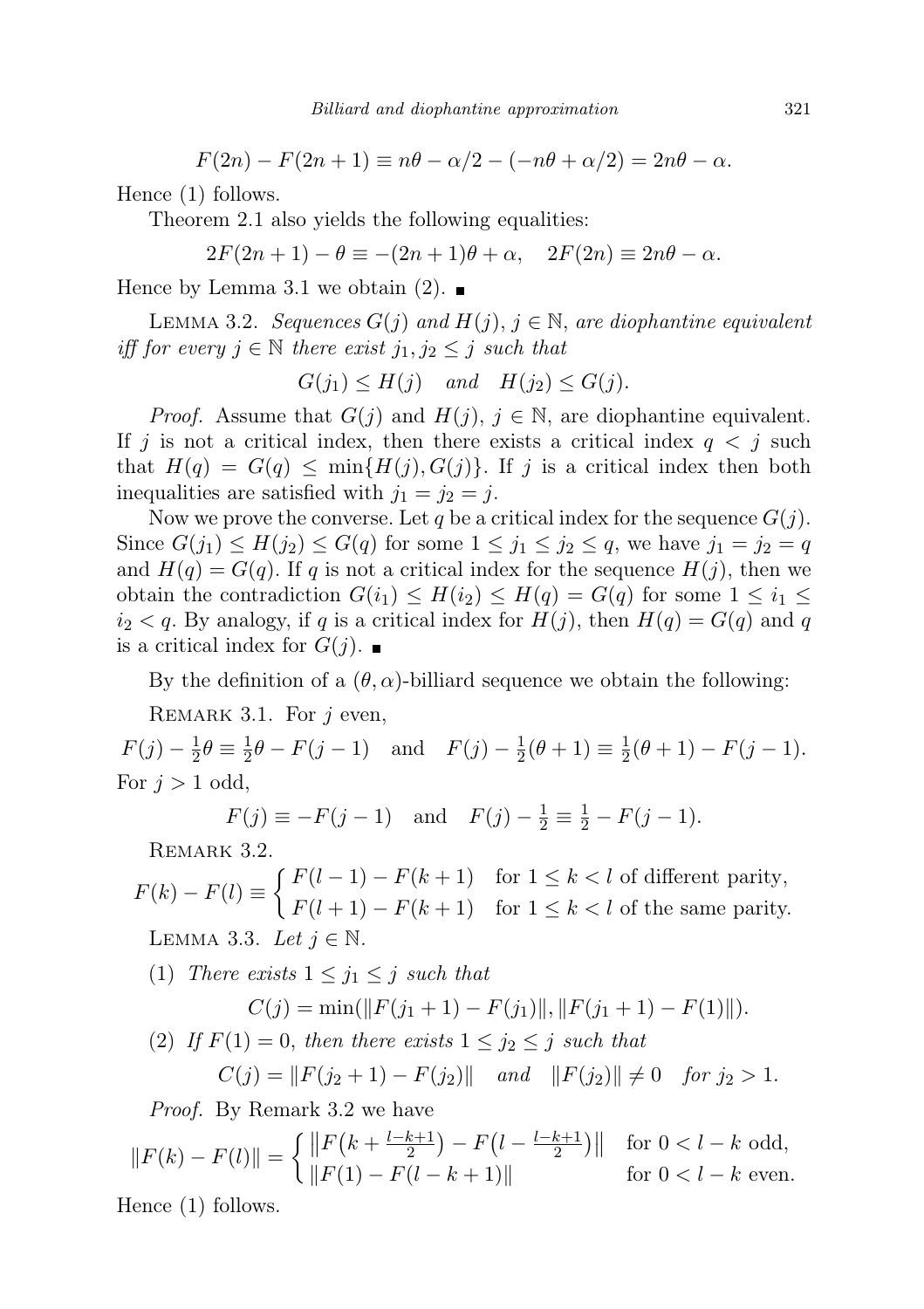Let 
$$
F(1) = 0
$$
. If  $0 < l - k$  is even, then by Remarks 3.2 and 3.1,  
\n
$$
||F(k) - F(l)|| = ||F(1) - F(l - k + 1)|| = ||F(1) - F(l - k)||
$$
\n
$$
= ||F(1 + \frac{l - k}{2}) - F(\frac{l - k}{2})||.
$$

Hence there exists the minimal number  $1 \leq j_2 \leq j$  such that  $\|F(j_2 + 1)\|$  $-F(j_2)\| = C(j)$ . If  $j_2 > 1$  and  $F(j_2) = 0$ , then by Remark 3.1 there exists an even  $i \leq j_2$  such that  $F(i) = 0$ . Thus by Remark 3.2 we obtain a contradiction  $0 = ||F(i) - F(1)|| = ||F(\frac{1}{2})$  $(\frac{1}{2}i+1) - F(\frac{1}{2})$  $\left|\frac{1}{2}i\right|\right| > C(j)$ . This yields (2).

THEOREM 3.2.

- (1) The sequences  $||j\theta-\alpha||$  and  $2A(j), j \in \mathbb{N}$ , are diophantine equivalent.
- (2) The sequences  $C(j)$  and  $\min(2A(j), ||F(j + 1) F(1)||), j \in \mathbb{N}$ , are diophantine equivalent.
- (3) If  $F(1) = 0$ , then the sequences  $||j\theta||$ ,  $C(j)$  and  $2B(j)$ ,  $j \in \mathbb{N}$ , are diophantine equivalent.

Proof. By Remark 3.1 we have:

$$
\begin{aligned} \min(2||F(j) - \frac{1}{2}\theta||, 2||F(j) - \frac{1}{2}(1+\theta)||) \\ &= \min(2||F(j-1) - \frac{1}{2}\theta||, 2||F(j-1) - \frac{1}{2}(1+\theta)||) \end{aligned}
$$

for  $j$  even, and

$$
\min(2||F(j)||, 2||F(j) - \frac{1}{2}||) = \min(2||F(j-1)||, 2||F(j-1) - \frac{1}{2}||)
$$

for  $j > 1$  odd. Hence by Theorem 3.1(2) we have

(i) 
$$
\begin{cases} 2A(j) = \min(||(j-1)\theta - \alpha||, ||j\theta - \alpha||) & \text{for } j > 1, \\ 2A(1) = ||\theta - \alpha||. \end{cases}
$$

Thus by Lemma 3.2 condition (1) holds.

By Theorem  $3.1(1)$  and (i) we have

(ii) 
$$
C(j) \le \min(2A(j), ||F(j + 1) - F(1)||)
$$
 for  $j \in \mathbb{N}$ .

By Lemma 3.3(1) and Theorem 3.1, for every  $j \in \mathbb{N}$  there exists  $1 \leq j_1 \leq j$ such that

$$
C(j) = \min(||F(j_1 + 1) - F(j_1)||, ||F(j_1 + 1) - F(1)||)
$$
  
= 
$$
\begin{cases} \min(2||F(j_1) - \frac{1}{2}\theta||, 2||F(j_1) - \frac{1}{2}(1 + \theta)||, ||F(j_1 + 1) - F(1)||) \\ \min(2||F(j_1)||, 2||F(j_1) - \frac{1}{2}||, ||F(j_1 + 1) - F(1)||) \end{cases}
$$
 for  $j_1$  odd,  

$$
\geq \min(2A(j_1), ||F(j_1 + 1) - F(1)||).
$$

Hence by Lemma 3.2 and (ii) condition (2) is satisfied.

Let  $F(1) = 0$ . By (ii) we have

(iii) 
$$
C(j) \le 2A(j) \le 2B(j) \text{ for } j \in \mathbb{N}.
$$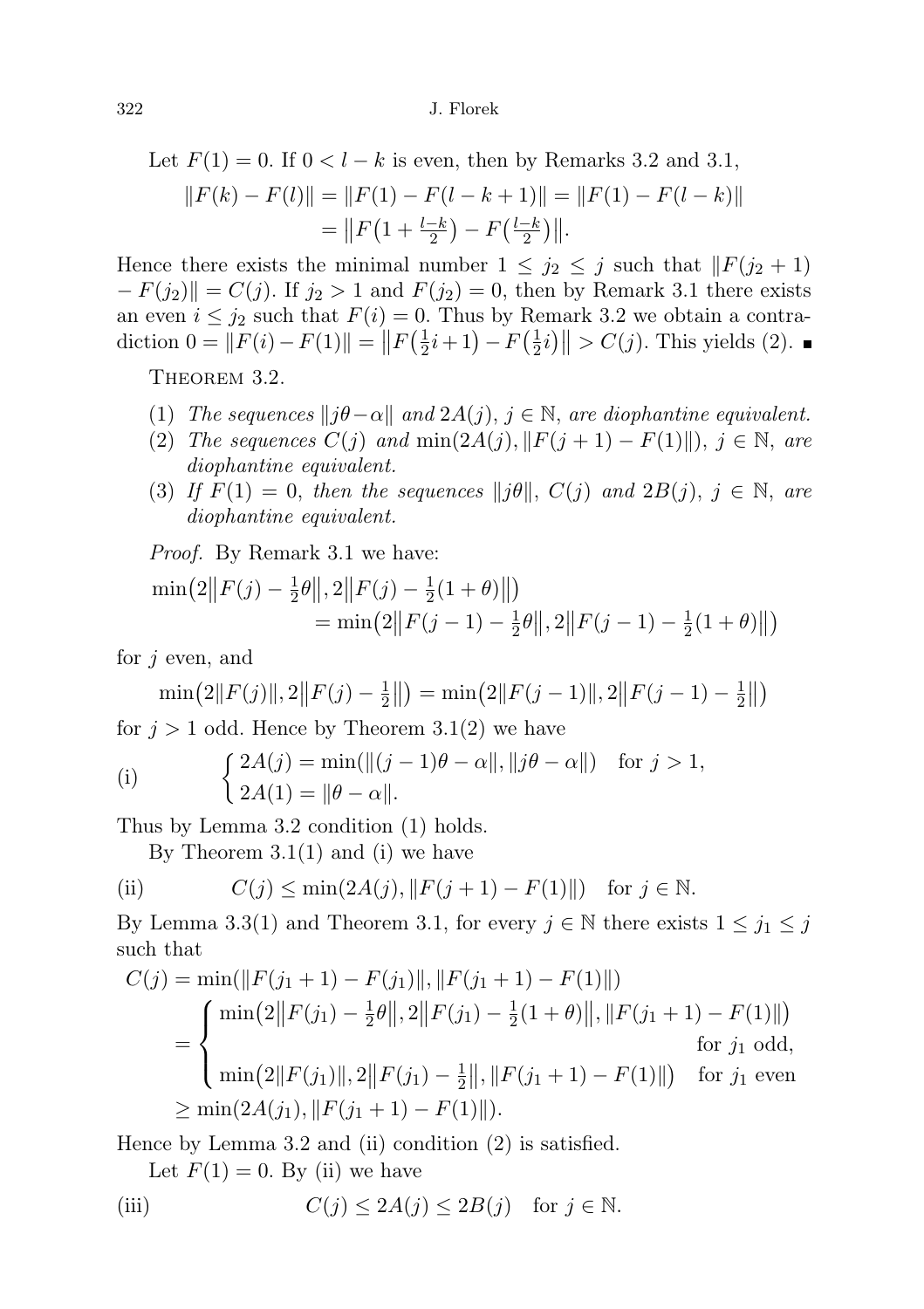By Lemma 3.3(2) and Theorem 3.1, for every  $j \in \mathbb{N}$  there exists  $1 \leq j_2 \leq j$ such that

$$
C(j) = ||F(j_2 + 1) - F(j_2)||
$$
  
= 
$$
\begin{cases} \min(2||F(j_2) - \frac{1}{2}\theta||, 2||F(j_2) - \frac{1}{2}(1 + \theta)||) & \text{for } j_2 \text{ odd,} \\ \min(2||F(j_2)||, 2||F(j_2) - \frac{1}{2}||) & \text{for } j_2 \text{ even.} \end{cases}
$$

Since  $C(j) \leq ||F(j_2)|| \neq 0$  for  $j_2 > 1$ , we have

$$
C(j) \ge 2B(j_2).
$$

Hence, by Lemma 3.2, (iii) and (1), condition (3) holds.  $\blacksquare$ 

By Theorem 3.2(3) we obtain the following Dirichlet approximation theorem [4].

COROLLARY 3.1. Let  $\theta$  and  $\Theta > 1$  be real. Then there is an integer q such that

$$
0 < q < \Theta, \quad \|q\theta\| \le \Theta^{-1}.
$$

*Proof.* If  $F(1) = 0$  and  $q_n, n \in \mathbb{N}$ , is the increasing sequence of all critical indices of the sequence  $C(j)$ ,  $j \in \mathbb{N}$ , then by Theorem 3.2(3),  $||q_n\theta|| = C(q_n)$ . Consider n such that  $q_n < \Theta \leq q_{n+1}$ . Since  $C(j) \leq (j+1)^{-1}$  for  $j \in \mathbb{N}$ , we have

$$
||q_n\theta|| = C(q_n) \le C(q_{n+1} - 1) \le q_{n+1}^{-1} \le \Theta^{-1}.
$$

REMARK 3.3 (see [4]). Let integers  $p_n, q_n, a_n$  be defined by

CF(1) 
$$
\begin{cases} p_0 = 1, q_0 = 0, \\ p_1 = 0, q_1 = 1, \end{cases} \qquad \begin{cases} p_{n+1} = a_n p_n + p_{n-1}, \\ q_{n+1} = a_n q_n + q_{n-1} \end{cases} \text{ for } n \ge 1,
$$

where

$$
a_n = \left[\frac{|q_{n-1}\theta - p_{n-1}|}{|q_n\theta - p_n|}\right]
$$

if  $q_n\theta \neq p_n$ , and the process stops with  $p_n$ ,  $q_n$  if  $q_n\theta = p_n$ . Then the  $p_n/q_n$ are the best homogeneous approximations to  $\theta$  for  $n \geq 1$  if  $0 < \theta \leq 1/2$  and for  $n \geq 2$  if  $1/2 < \theta < 1$ . Further,

$$
CF(2) \qquad \qquad (-1)^n (q_n \theta - p_n) \ge 0,
$$

CF(3) 
$$
q_{n+1}p_n - q_n p_{n+1} = (-1)^n.
$$

It is usual to speak of the  $p_n/q_n$  as the *n*th *convergents* to  $\theta$  and to call the  $a_n$  the partial quotients. Since the  $a_n$  are determined by  $\theta$  and  $\theta = \lim p_n/q_n$ , we may write  $\theta = [0; a_1, a_2, \ldots].$ 

REMARK 3.4. Let  $0 < \theta < 1/2$ . Homogeneous  $\theta$  and  $(1 - \theta)$ -billiard sequences have symmetrical interpretation in the billiard rectangle with sides of length  $\frac{1}{2}\theta$  and  $\frac{1}{2}(1-\theta)$ . Hence by Theorem 3.2(3) the sequences  $||j\theta||$  and  $||j(1 - \theta)||$ ,  $j \in \mathbb{N}$ , have the same set of critical indices. One can confirm this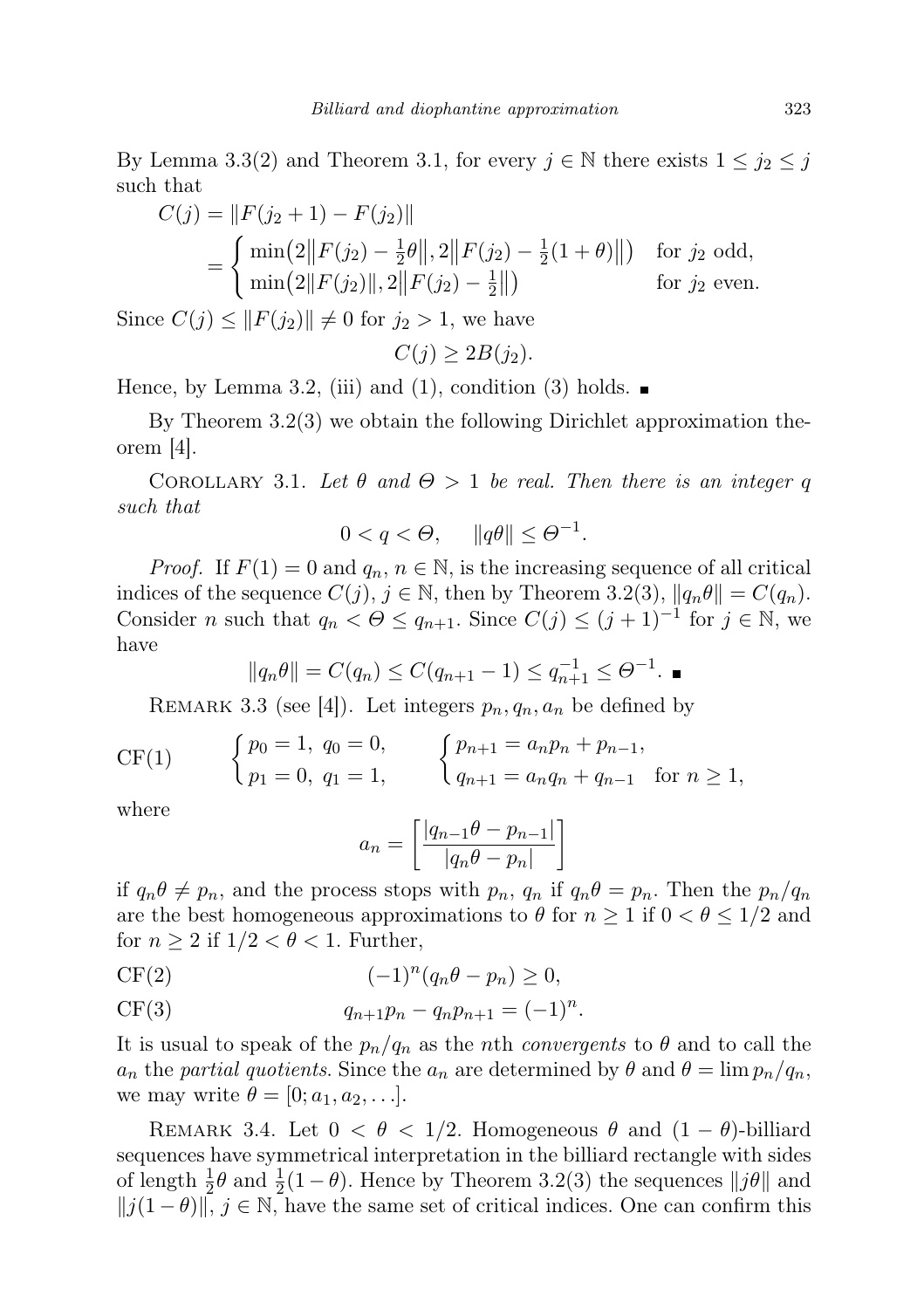in terms of convergents to  $\theta$  and to  $1 - \theta$ . Let  $p_n/q_n$  and  $\overline{p}_n/\overline{q}_n$ ,  $n \in \mathbb{N}$ , be the *n*th convergents to  $\theta$  and  $1 - \theta$  respectively. If  $\theta = [0; a_1, a_2, \ldots], a_1 > 1$ , then by the Lagrange formula [9],  $1 - \theta = [0; \bar{a}_1, \bar{a}_2, \ldots] = [0; 1, a_1 - 1,$  $a_2, a_3, \ldots$ . Hence, by CF(1) and by induction we obtain

$$
\overline{q}_2 = \overline{a}_1 \overline{q}_1 + \overline{q}_0 = 1 = q_1,\n\overline{q}_3 = \overline{a}_2 \overline{q}_2 + \overline{q}_1 = (a_1 - 1)q_1 + 1 = a_1 = q_2,\n\overline{q}_{n+1} = \overline{a}_n \overline{q}_n + \overline{q}_{n-1} = a_{n-1}q_{n-1} + q_{n-2} = q_n \text{ for } n \ge 3.
$$

LEMMA 3.4. If  $q\theta - \alpha = p + 2d$ , where  $q \in \mathbb{N}$ ,  $p \in \mathbb{N} \cup \{0\}$ , then

 $F(q) \equiv$  $\sqrt{ }$  $\int$  $\overline{\mathcal{L}}$ d for p and q both even,  $\theta/2 - d$  for p even and q odd,  $1/2 + d$  for p odd and q even, 1  $\frac{1}{2}(1+\theta)-d$  for p and q both odd.

Proof. By Theorem 2.1, we obtain

$$
F(q) \equiv \frac{1}{2}(q\theta - \alpha) = p/2 + d \equiv d \quad \text{for } p \text{ and } q \text{ both even},
$$
  
\n
$$
F(q) \equiv \frac{1}{2}(\theta - q\theta + \alpha) = \theta/2 - p/2 - d \equiv \theta/2 - d \quad \text{for } p \text{ even and } q \text{ odd},
$$
  
\n
$$
F(q) \equiv \frac{1}{2}(q\theta - \alpha) = p/2 + d \equiv 1/2 + d \quad \text{for } p \text{ odd and } q \text{ even},
$$
  
\n
$$
F(q) \equiv \frac{1}{2}(\theta - q\theta + \alpha) = \theta/2 - p/2 - d
$$
  
\n
$$
\equiv \frac{1}{2}(1 + \theta) - d \quad \text{for } p \text{ and } q \text{ both odd}.
$$

THEOREM 3.3. Let  $p/q$ ,  $q > 1$  be a best  $\alpha$ -approximation to  $\theta$ .

(1) There exists exactly one vertex  $v(q)$  with  $||q\theta - \alpha|| = 2||F(q) - v(q)||$ , and

| $v(q) = \begin{cases} v_0 & \text{for } p \text{ and } q \text{ both even,} \\ v_1 & \text{for } p \text{ even and } q \text{ odd,} \\ v_2 & \text{for } p \text{ odd and } q \text{ even,} \\ v_3 & \text{for } p \text{ and } q \text{ both odd.} \end{cases}$ |  |
|------------------------------------------------------------------------------------------------------------------------------------------------------------------------------------------------------------------------------------------------------------------|--|
|                                                                                                                                                                                                                                                                  |  |
|                                                                                                                                                                                                                                                                  |  |
|                                                                                                                                                                                                                                                                  |  |

(2) If  $F(1) = 0$ , then

$$
F(q) = \begin{cases} v_1 - d & \text{for } p \text{ even and } q \text{ odd,} \\ v_2 + d & \text{for } p \text{ odd and } q \text{ even,} \\ v_3 - d & \text{for } p \text{ and } q \text{ both odd,} \end{cases}
$$

where  $2d = q\theta - p$ .

*Proof.* Let  $q > 1$ . Since  $p/q$  is a best  $\alpha$ -approximation to  $\theta$ , q is a critical index of the sequence  $||j\theta - \alpha||$ . By Theorem 3.2(1), q is a critical index of the sequence  $A(j)$ ,  $j \in \mathbb{N}$ , and  $||q\theta - \alpha|| = 2A(q)$ . Hence there exists a vertex  $v(q) \in \{0, \frac{1}{2}\}$  $\frac{1}{2}\theta, \frac{1}{2}, \frac{1}{2}$  $\frac{1}{2}(1+\theta)$  such that  $||q\theta - \alpha|| = 2||F(q) - v(q)||$ . By Remark 3.1,  $\|\overline{F}(q)\| = \|\overline{F}(q-1)\|$  and  $\|F(q)-\frac{1}{2}\|$  $\frac{1}{2}$ || = || $F(q-1) - \frac{1}{2}$  $\frac{1}{2}$  for q odd,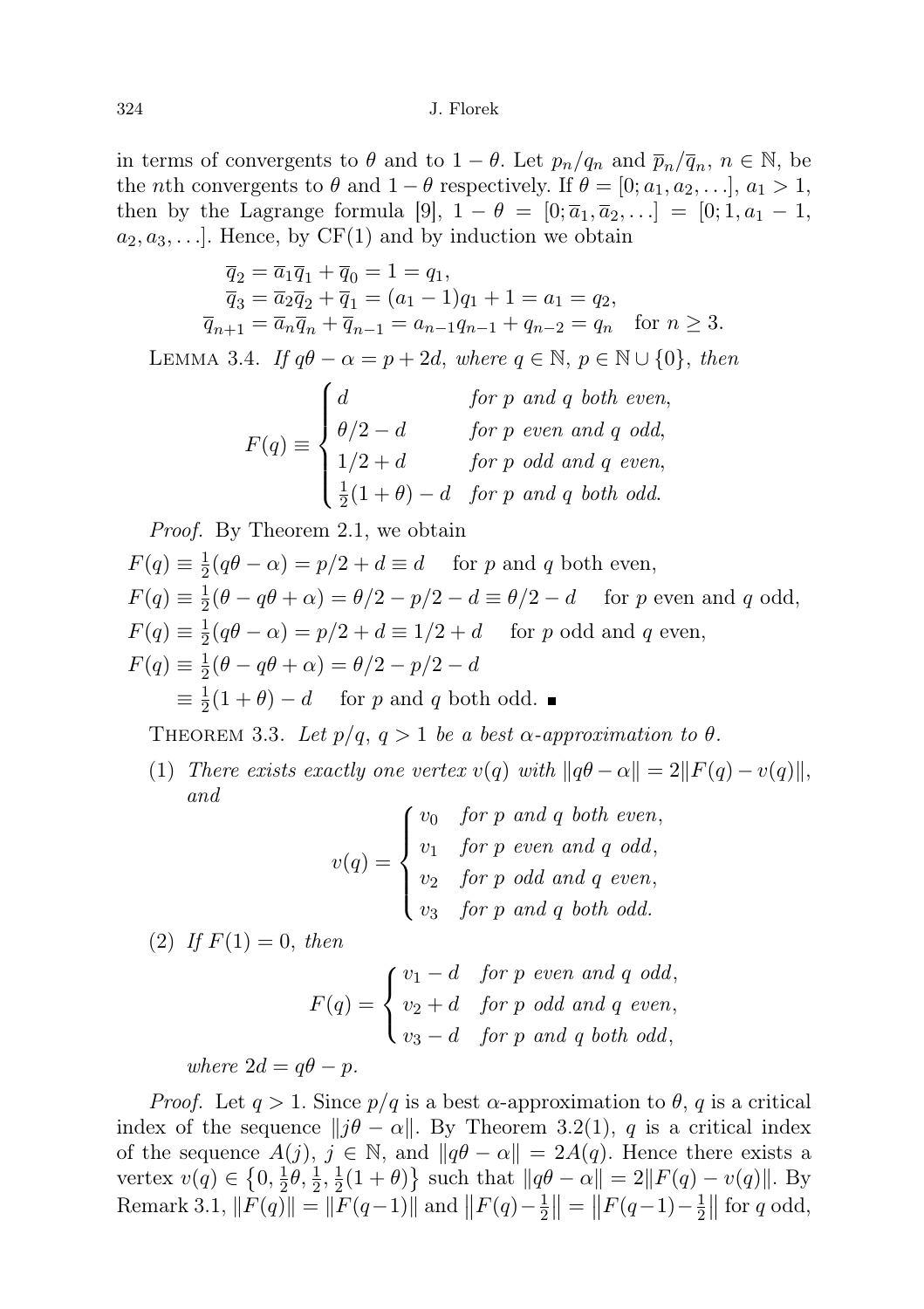and  $\left\| F(q) - \frac{\theta}{2} \right\|$  $\frac{\theta}{2}$ || = || $F(q-1) - \frac{\theta}{2}$  $\frac{\theta}{2}$ || and  $\left\| F(q) - \frac{1}{2} \right\|$  $\frac{1}{2}(1+\theta)\| = \|F(q-1)-\frac{1}{2}\|$  $\frac{1}{2}(1+\theta)$ for  $q$  even. Hence we have

(i) 
$$
\begin{cases} v(q) \in \left\{ \frac{\theta}{2}, \frac{1}{2}(1+\theta) \right\} & \text{for } q \text{ odd,} \\ v(q) \in \left\{ 0, \frac{1}{2} \right\} & \text{for } q \text{ even.} \end{cases}
$$

Since  $\left\| F(q) - \frac{\theta}{2} \right\|$  $\frac{\theta}{2}$  | + |  $F(q) - \frac{1}{2}$  $\frac{1}{2}(1+\theta)\| = \|F(q)\| + \|F(q) - \frac{1}{2}\|$  $\frac{1}{2}$  $\Big| = \frac{1}{2}$  $rac{1}{2}$  and  $||F(q) - v(q)|| = \frac{1}{2}$  $\frac{1}{2} \|q\theta - \alpha\| < \frac{1}{2}$  $\frac{1}{2} \|\theta - \alpha\| \leq \frac{1}{4}$ ,  $v(q)$  is uniquely determined by (i). Thus by Lemma 3.4 we obtain condition (1).

If  $F(1) = 0$ , then by CF(3) of Remark 3.3, p, q are relatively prime. Since  $|q\theta - p| = ||q\theta|| < ||\theta||$ , we obtain  $\frac{1}{2}(1+\theta+|q\theta-p|) < 1$  and  $\frac{1}{2}(\theta-|q\theta-p|) > 0$ . Hence by Lemma 3.4 we obtain condition (2).  $\blacksquare$ 

EXAMPLE 3.1. Let  $F(1) = 0$  and  $\theta = t/m$  be a fraction in lowest terms. Since m is the last critical index of the sequence  $||j t/m||$ ,  $j \in \mathbb{N}$ , Theorem 3.2(3) implies that  $C(j) > 0$  and  $B(j) > 0$  for  $1 \leq j \leq m$ . Hence by Theorem 2.1 we obtain the following conditions  $(1)$  and  $(2)$ . Theorem 3.3(2) yields (3).

(1) 
$$
\{F(1), F(2), \ldots, F(m)\} = \{0, \frac{1}{m}, \ldots, \frac{m-1}{m}\},
$$
  
\n(2)  $\min(\|F(j) - \frac{t}{2m}\|, \|F(j) - \frac{1}{2}\|, \|F(j) - \frac{1}{2}(1 + \frac{t}{m})\|) \ge \frac{1}{2m}, 1 \le j < m,$   
\n(3)  $F(m) = \begin{cases} \frac{t}{2m} & \text{for } t \text{ even,} \\ \frac{1}{2}(1 + \frac{t}{m}) & \text{for } t \text{ and } m \text{ both odd.} \end{cases}$ 

By condition  $CF(1)$  one may state the results of Theorem 3.3 in terms of partial quotients.

COROLLARY 3.2. Let  $F(1) = 0$  and  $\theta = [0; a_1, a_2, \ldots] < 1/2$ . If  $q_n$  is the increasing sequence of all critical indices of the sequence  $||j\theta||, j \in \mathbb{N}$ , and  $v(q_n), n \in \mathbb{N}$ , is the sequence of vertices such that  $||q_n\theta|| = 2||F(q_n)-v(q_n)||$ , then

(1) 
$$
v(q_1) = \theta/2
$$
,  $v(q_2) = \begin{cases} \frac{1}{2} & \text{for } a_1 \text{ even,} \\ \frac{1}{2}(1+\theta) & \text{for } a_1 \text{ odd,} \end{cases}$ 

- (2)  $v(q_{n+2}) = v(q_n)$  iff  $a_{n+1}$  is even,
- (3)  $v(q_{n+1}) \neq v(q_n)$ .

*Proof.* Let  $p_n/q_n$  be the *n*th convergent to  $\theta$ . By CF(1),  $p_1 = 0$ ,  $p_2 = 1$ and  $q_2 = a_1$ . Hence by Theorem 3.3 we obtain (1).

If  $a_{n+1}$  is even, then by CF(1),  $p_{n+2} \equiv p_n$  and  $q_{n+2} \equiv q_n$ . Thus, by Theorem 3.3,  $v(q_{n+2}) = v(q_n)$ . If  $a_{n+1}$  is odd, then CF(1) yields  $p_{n+2} \equiv$  $p_{n+1}+p_n$  and  $q_{n+2} \equiv q_{n+1}+q_n$ . Since  $p_{n+1}$  or  $q_{n+1}$  is odd, we have  $p_{n+2} \not\equiv p_n$ or  $q_{n+2} \not\equiv q_n$ . Thus,  $v(q_{n+2}) \not= v(q_n)$  by Theorem 3.3.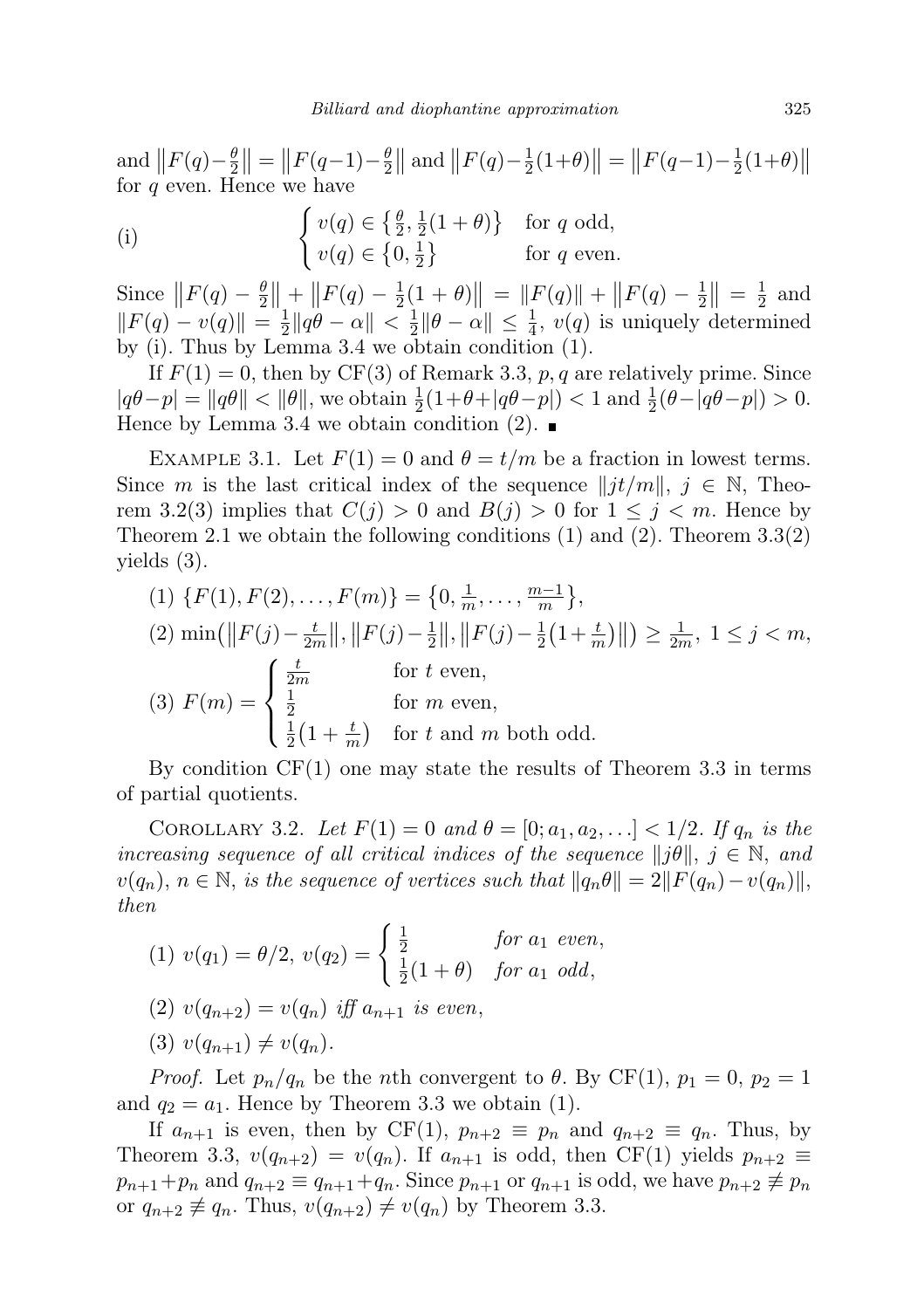## 326 J. Florek

We prove (3) by induction. Notice that  $v(q_2) \neq v(q_1)$ . Assume that  $v(q_{n+1}) \neq v(q_n)$ . If  $a_{n+1}$  is even, then  $v(q_{n+2}) = v(q_n) \neq v(q_{n+1})$  by (2). If  $a_{n+1}$  is odd, then by CF(1) we have  $v(q_{n+2}) \neq v(q_{n+1})$  analogously as in  $(2)$ .

COROLLARY 3.3. Let  $F(1) = 0$  and let  $\theta < 1/2$  be irrational. If  $q_n$  is an increasing sequence of critical indices of the sequence  $||j\theta||, j \in \mathbb{N}$ , and  $v(q_n)$ is a sequence of vertices such that  $||q_n\theta|| = 2||F(q_n) - v(q_n)||$ , then

(\*) 
$$
\text{sgn}(F(q_{n+1}) - v(q_{n+1})) = \text{sgn}(F(q_n) - v(q_n)) \text{ iff}
$$

$$
v(q_{n+1}) = 1/2 \text{ or } v(q_n) = 1/2.
$$

*Proof.* By Corollary 3.2(3),  $v(q_{n+1}) \neq v(q_n)$ . Hence by Theorem 3.3(2) and condition  $CF(2)$  we obtain  $(*)$ .

This corollary shows that a billiard ball, starting from vertex 0, changes the orientation of its trajectory at the points  $F(q_n)$  by the rule  $(*)$ .

EXAMPLE 3.2. Suppose  $F(1) = 0, \theta = [0; a_1, a_2, \ldots] < 1/2, a_1$  is even and  $a_n$  is odd for  $n \geq 2$ . If  $q_n, n \in \mathbb{N}$ , is the increasing sequence of all critical indices of the sequence  $||j\theta||, j \in \mathbb{N}$ , then by Corollary 3.2 the sequence  $v(q_n)$ ,  $n \in \mathbb{N}$ , is 3-periodic:

$$
v(q_1) = \theta/2
$$
,  $v(q_2) = 1/2$ ,  $v(q_3) = \frac{1}{2}(1 + \theta)$ ,

and by Corollary 3.3 the sequence  $sgn(F(q_n) - v(q_n))$ ,  $n \in \mathbb{N}$ , is 6-periodic:

$$
sgn(F(q_1) - v(q_1)) = sgn(F(q_2) - v(q_2)) = sgn(F(q_3) - v(q_3)) = -1,
$$
  
\n
$$
sgn(F(q_4) - v(q_4)) = sgn(F(q_5) - v(q_5)) = sgn(F(q_6) - v(q_6)) = 1.
$$

## References

- [1] P. Alessandri and V. Berthe, Three distance theorem and combinatorics on words, Enseign. Math. 44 (1988), 103–132.
- [2] E. S. Barnes and H. P. F. Swinnerton-Dyer, The inhomogeneous minima of binary quadratic forms, I–III, Acta Math. 87 (1952), 259–323; 88 (1952), 279–316; 92 (1954), 199–234.
- [3] J. W. S. Cassels,  $\ddot{U}ber \underline{\lim}_{x\to +\infty} x|\vartheta x + \alpha y|$ , Math. Ann. 127 (1954), 288–304.
- [4] —, An Introduction to Diophantine Approximation, Cambridge Univ. Press, 1957.
- [5] T. W. Cusick, A. M. Rockett and P. Szüsz, On inhomogeneous Diophantine approximation, J. Number Theory 48 (1994), 259–283.
- [6] J. F. Geelen and R. J. Simpson, A two dimensional Steinhaus theorem, Australas. J. Combin. 8 (1993), 169–197.
- [7] A. Ya. Khintchine, Über eine Klasse linearer diophantischer Approximationen, Rend. Circ. Mat. Palermo 50 (1926), 170–195.
- [8] T. Komatsu, On inhomogeneous diophantine approximation and the Nishioka–Shiokawa–Tamura algorithm, Acta Arith. 86 (1998), 305–324.
- [9] J. L. Lagrange, Traité de la résolution des équations numériques de tous les degrés, 1st ed., Paris, 1798; 2nd ed., 1808; reprinted 1826, Chapter VI, §68.